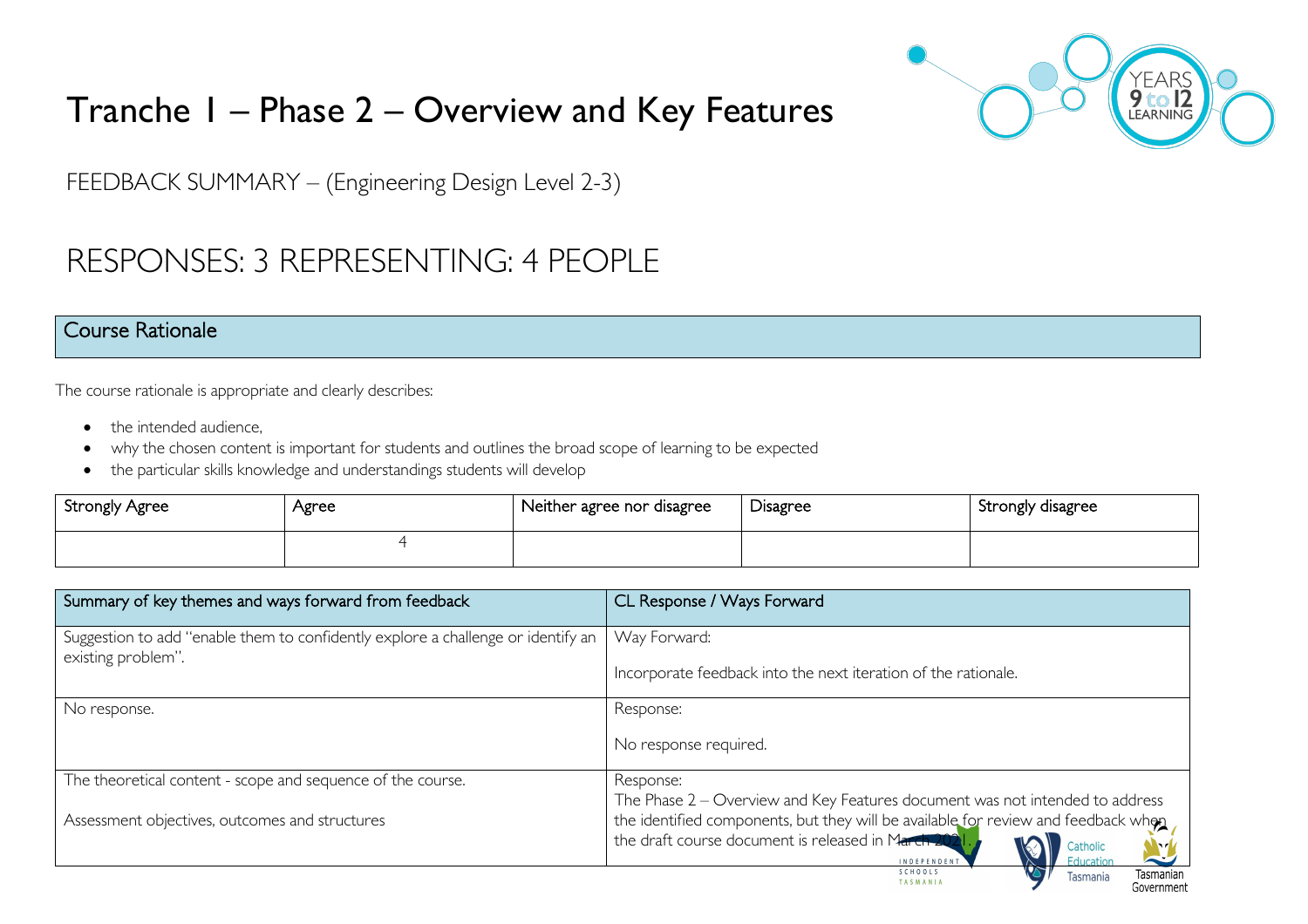## Pathways In

The pathways in are appropriate and clearly describes all relevant pathways.

| <b>Strongly Agree</b> | Agree | Neither agree nor disagree | <b>Disagree</b> | Strongly disagree |
|-----------------------|-------|----------------------------|-----------------|-------------------|
|                       |       |                            |                 |                   |

| Summary of key themes and ways forward from feedback                                    | CL Response / Ways Forward                                                                                                                                 |
|-----------------------------------------------------------------------------------------|------------------------------------------------------------------------------------------------------------------------------------------------------------|
| No response.                                                                            | Response:                                                                                                                                                  |
|                                                                                         | No response required.                                                                                                                                      |
| Could include ACF digital technologies as a pathway in.                                 | Ways forward.                                                                                                                                              |
|                                                                                         | The current pathway refers Years 9-10 Australian Curriculum Technologies which<br>includes Digital Technologies.                                           |
| Possible future career pathways - TAFE, University etc. Who this course would           | Response:                                                                                                                                                  |
| benefit.<br>Part of the rationale behind the course should explicitly link to pathways. | The Phase 2 – Overview and Key Features document only identifies pathways in.<br>Pathways out may be identified as part of the course development process. |

## Learning Outcomes

- Learning outcomes describe observable and measurable behaviours so that valid judgements can be made about whether students have achieved the learning outcomes and at what level.
- Clear learning outcomes are important because they communicate to students what they are expected to do as a result of successfully completing a course or module.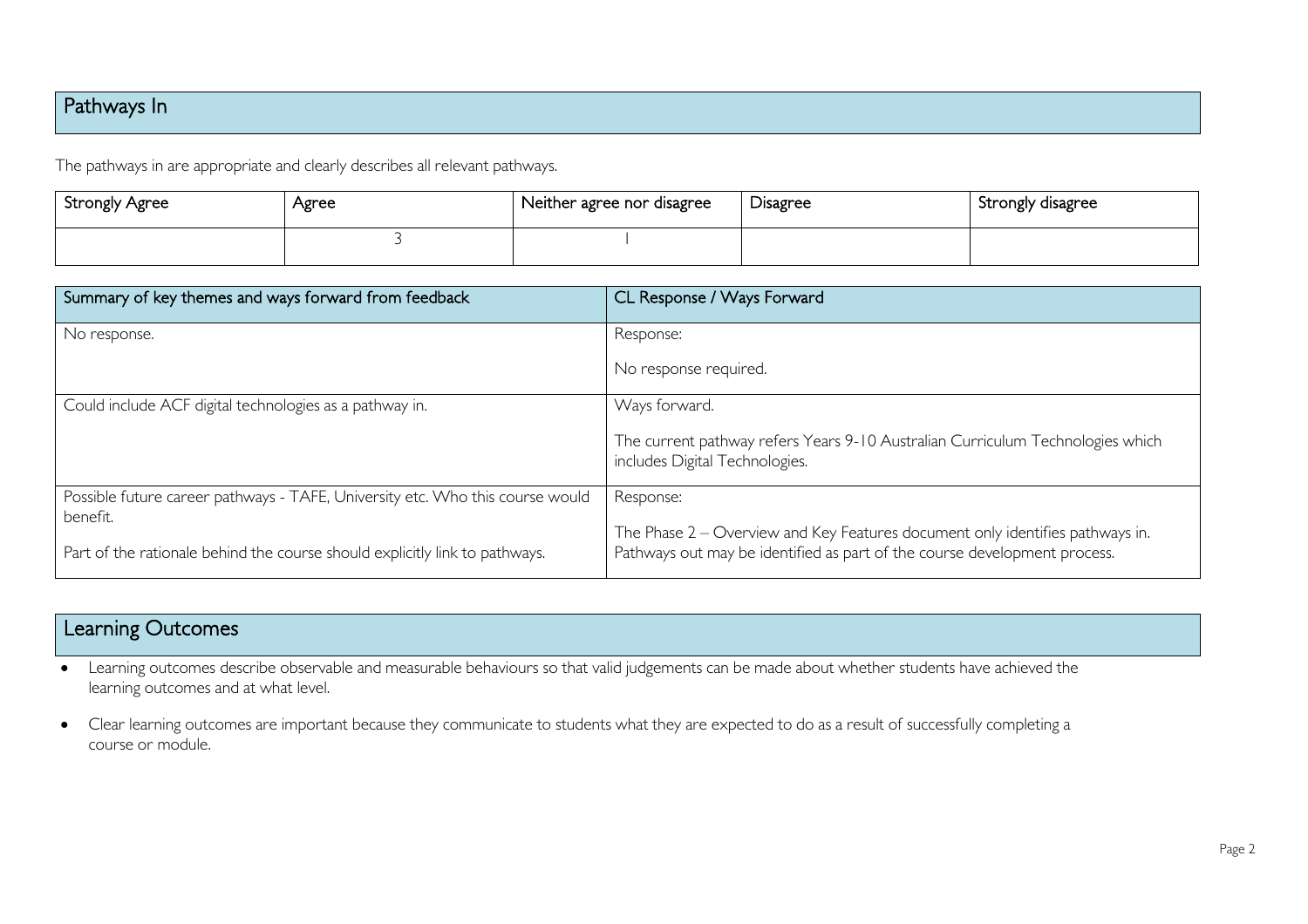In consideration of the learning outcomes identified in this paper do they clearly describe what students will be able to do on successful completion of a course (or module of work)?

| Yes | No |
|-----|----|
| ی   |    |

| Summary of key themes and ways forward from feedback                                                | CL Response / Ways Forward                                                                                                                                      |
|-----------------------------------------------------------------------------------------------------|-----------------------------------------------------------------------------------------------------------------------------------------------------------------|
| Agreement, specifically in relation to noting of engineering challenge in the<br>Learning Outcomes. | Way Forward:                                                                                                                                                    |
|                                                                                                     | Course development to progress as planned.                                                                                                                      |
| Little to differentiate between Level 2 and Level 3.                                                | Response:                                                                                                                                                       |
|                                                                                                     | At this point in development, the intention is to differentiate the learning outcomes<br>in the standards, however, this may change as the course is developed. |
| Statement that details are probably still to be decided.                                            | Way Forward:                                                                                                                                                    |
|                                                                                                     | Course development to progress as planned.                                                                                                                      |

### Course Structure

- All course structures for Tranche 1 courses are aligned to the Integrated Policy Model.
- All courses will be 150 hours in length, and divided equally into three weighted modules of 50 hours each.

#### Do you agree with the proposed organisation of modules identified in this paper?

| Yes | <b>No</b> |
|-----|-----------|
|     |           |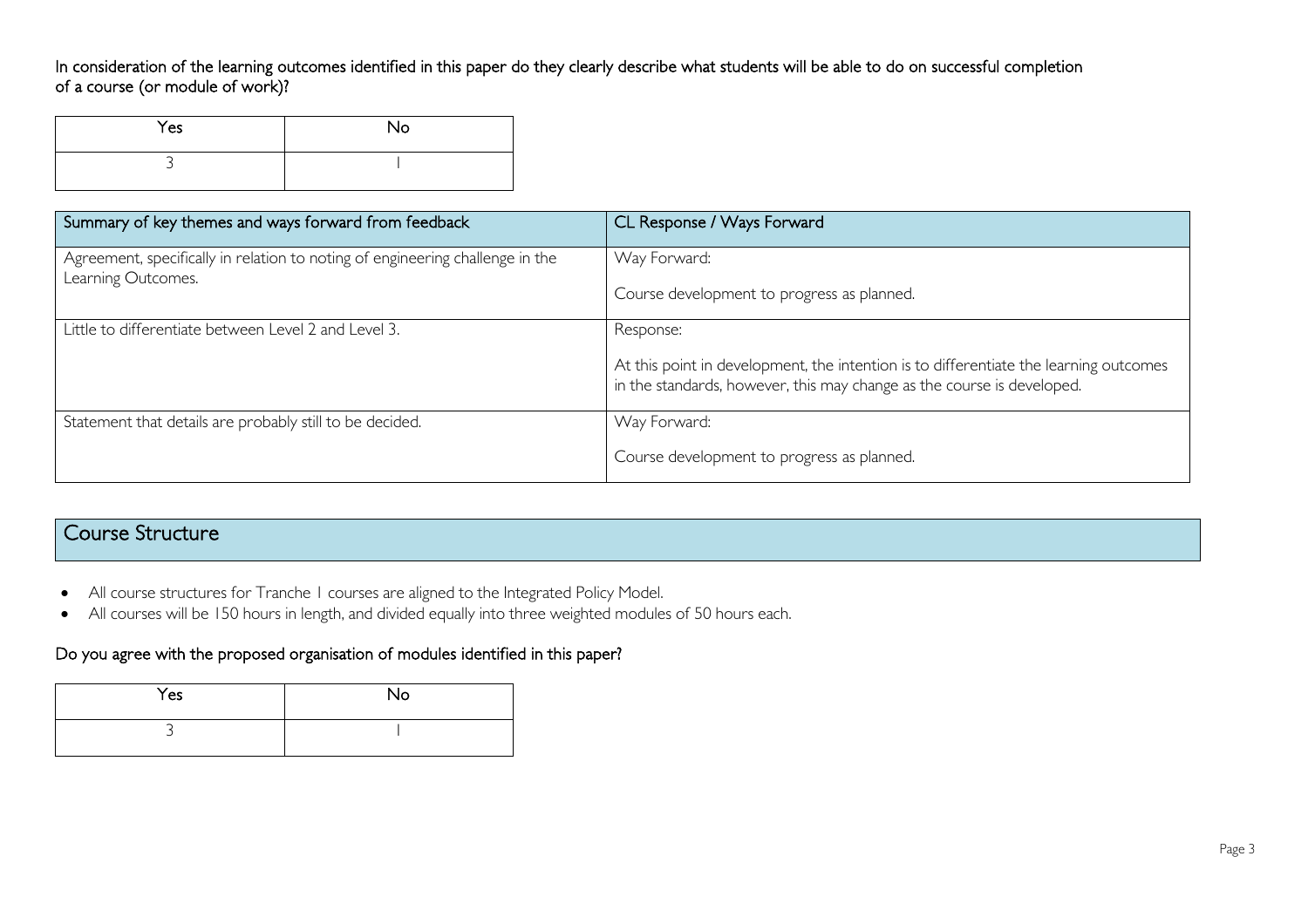| Summary of key themes and ways forward from feedback                                                                                                                                                                                                                                                                                                                                                                                                                                                                  | CL Response / Ways Forward                                                                                                                                                     |
|-----------------------------------------------------------------------------------------------------------------------------------------------------------------------------------------------------------------------------------------------------------------------------------------------------------------------------------------------------------------------------------------------------------------------------------------------------------------------------------------------------------------------|--------------------------------------------------------------------------------------------------------------------------------------------------------------------------------|
| Refer to comment in module section.                                                                                                                                                                                                                                                                                                                                                                                                                                                                                   | Response:<br>No response required.                                                                                                                                             |
| The 50 hour learner project for the level 3 may be too short for students to<br>engage in an engineering design process in sufficient depth.<br>While statements that would allow module 2 and 3 to be taught simultaneously<br>if desired would go some way to enabling greater depth they could lead to<br>disparity if teacher expectations in relation to the project.<br>Object Design in UCP could provide some guidance here to an appropriate<br>depth for a project completed in response to a design brief. | Ways forward:<br>Suggestions made will inform course writing in collaboration with critical friends and<br>school sponsors during the development of the content of the course |
| Need to see them in context of assessment structures.                                                                                                                                                                                                                                                                                                                                                                                                                                                                 | Way Forward:<br>Course development to progress as planned.                                                                                                                     |

## Delivery Sequence

Do you agree with the course delivery sequence proposed in this paper?

| Yes | No |
|-----|----|
|     |    |

| Summary of key themes and ways forward from feedback | CL Response / Ways Forward         |
|------------------------------------------------------|------------------------------------|
| No response.                                         | Response:<br>No response required. |
| As above.                                            | Response:                          |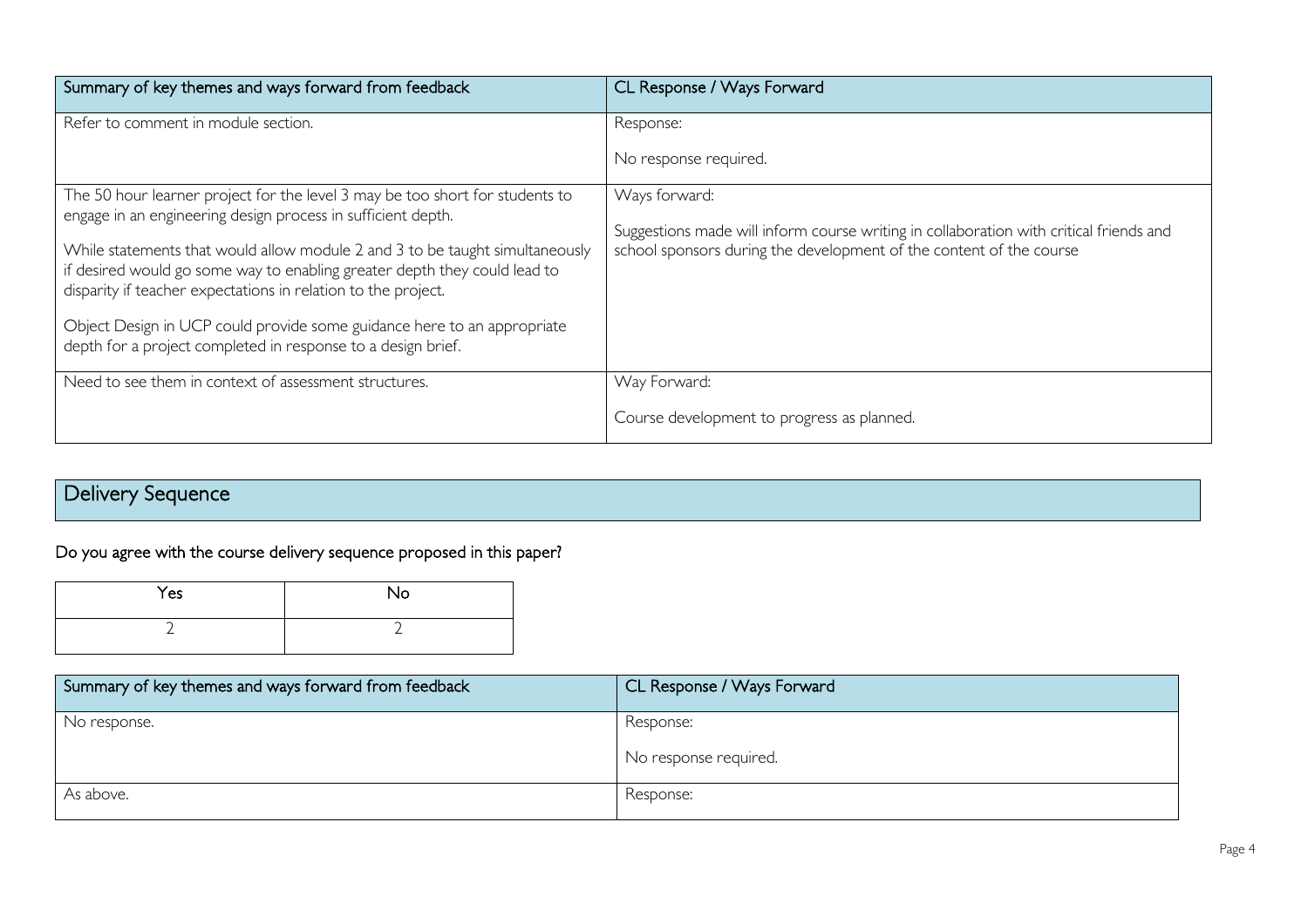|           | Refer to way forward in the previous section. |
|-----------|-----------------------------------------------|
| As above. | Response:                                     |
|           | No response required.                         |

### Module Content

Please note that the descriptions of module content may vary from course to course for example:

- some will identify specific themes, concepts and topics to organise course content.
- some *may* enable teacher/learner choice of themes, concepts and topics.

#### Do you agree with the module content proposed in this this paper?

| Yes | No |
|-----|----|
|     |    |

| Summary of key themes and ways forward from feedback                                                                                                                                                                                              | CL Response / Ways Forward                                                                                                                                                                                                                                                                                                                                                                                                    |
|---------------------------------------------------------------------------------------------------------------------------------------------------------------------------------------------------------------------------------------------------|-------------------------------------------------------------------------------------------------------------------------------------------------------------------------------------------------------------------------------------------------------------------------------------------------------------------------------------------------------------------------------------------------------------------------------|
| Suggestions made in regard to the emphasis, alignment and language used in each<br>module.                                                                                                                                                        | Way forward:<br>This paper provided an overview and key features of the course; further detail will be<br>provided in the course draft. Suggestions made will inform course writing in<br>collaboration with critical friends and school sponsors during the development of the<br>content of the course.<br>Response:<br>The term "Life Cycle engineering' was used intentionally to denote environmental<br>sustainability. |
| Concern exists with the potential for project modules being specified in one<br>course potentially preventing other courses from also including similar project<br>modules (potential duplication). Software engineering does have an appropriate | Response:<br>Possible duplication implications to be managed through course development.                                                                                                                                                                                                                                                                                                                                      |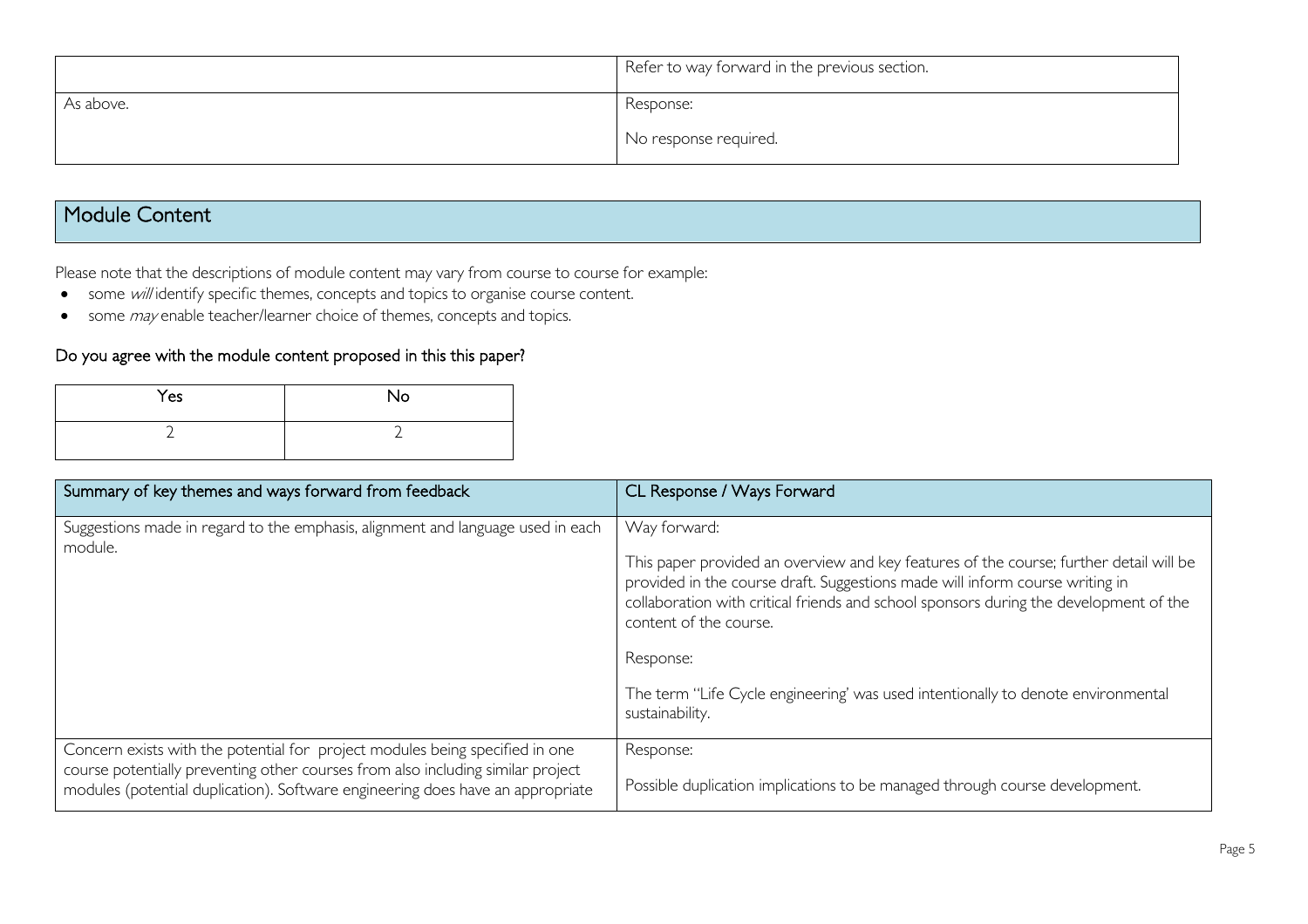| place in both this and computer science/info sys courses (As engineering is<br>broader than programming and systems knowledge). |                                            |
|---------------------------------------------------------------------------------------------------------------------------------|--------------------------------------------|
| Modules look interesting with relevant and appropriate connections.                                                             | Way Forward:                               |
|                                                                                                                                 | Course development to progress as planned. |

## Relationship to Possible Future Provision

Tranche 1 courses are placed in a specific curriculum focus area, which shapes the nature of the learning and the course design. There are 5 focus areas:

- Discipline based
- Personal Futures
- Professional Studies
- Transdisciplinary
- Work-based learning

#### Do you agree with the suggested Focus Area for this course?

| Yes | No |
|-----|----|
|     |    |

| Summary of key themes and ways forward from feedback              | CL Response / Ways Forward                                                                                                                                                                                                                                                                                                                                                   |
|-------------------------------------------------------------------|------------------------------------------------------------------------------------------------------------------------------------------------------------------------------------------------------------------------------------------------------------------------------------------------------------------------------------------------------------------------------|
| No response.                                                      | Response:                                                                                                                                                                                                                                                                                                                                                                    |
|                                                                   | No response required                                                                                                                                                                                                                                                                                                                                                         |
| Concern regarding duplication in relationship to project modules. | Response:                                                                                                                                                                                                                                                                                                                                                                    |
|                                                                   | Roadmaps indicate possible future state and as such distinguishing features for proposed<br>courses are being developed in relation to the tranche timelines. The Curriculum Leader<br>for Technologies is cognisant of potential duplication and will guide course development<br>to ensure originality of the course. New courses will only be developed where there is an |